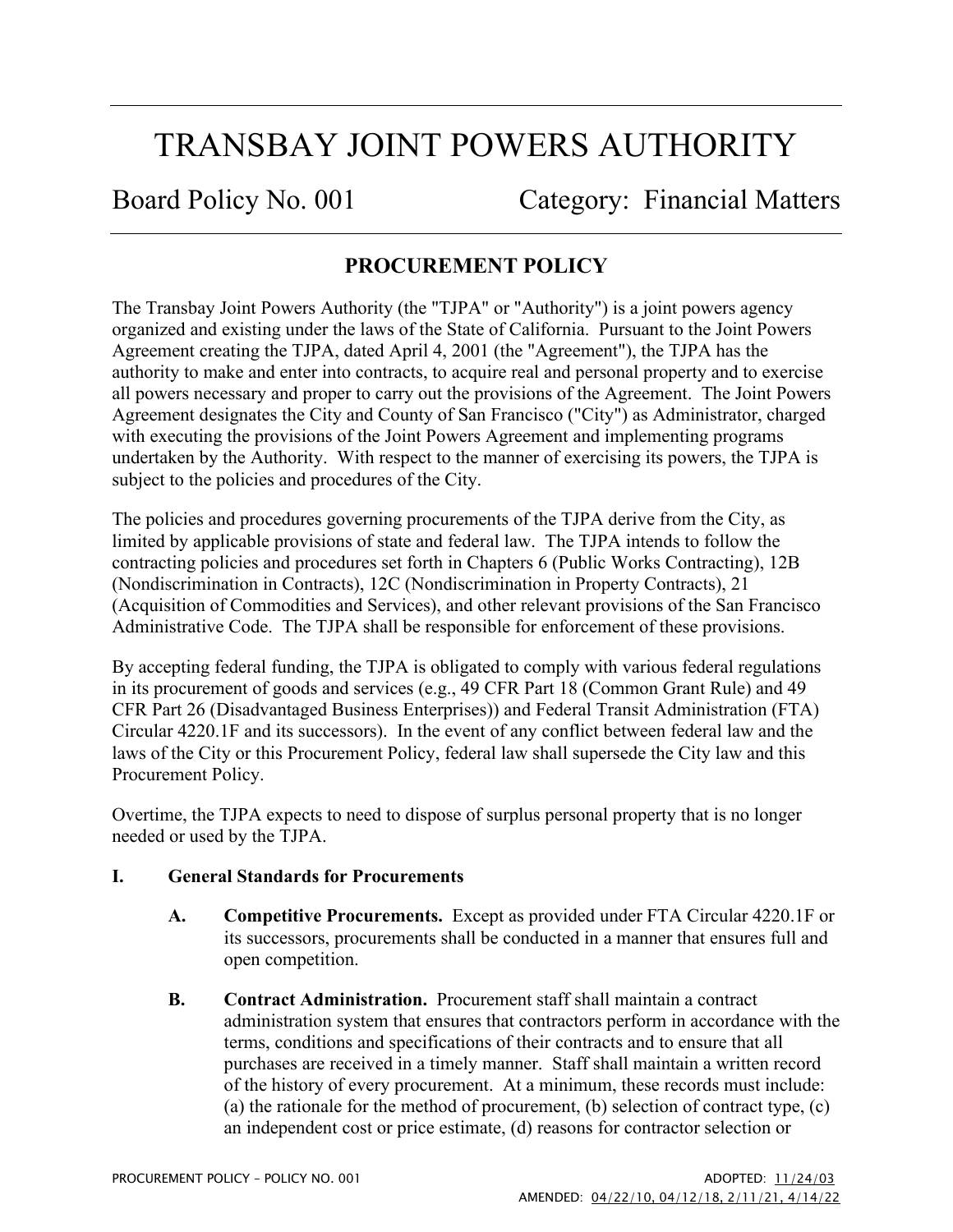rejection, (e) the basis for the contract price, and (f) a cost analysis (or price analysis, if appropriate). These record requirements are applicable to change orders as well as the original contracting process.

- **C. Procedures.** Procurement staff shall employ procurement and accounting procedures consistent with the standards set forth in this policy and with federal, state and City requirements.
- **D. Review of Procurements.** Staff shall review proposed procurements to ensure that they are handled in the most efficient and economical manner, without sacrificing quality and functionality. Staff shall avoid the purchase of unnecessary or duplicative items and shall consider consolidating or breaking out procurements to obtain a more economical purchase. There shall be no splitting of procurements to avoid competition.
- **E. Certification as to Availability of Funds.** The Executive Director or his/her designee shall ensure that all contracts are certified by the Chief Financial Officers to the availability of funds before notice to proceed with the contract is issued to the contractor.
- **F. Responsible Firms.** The TJPA may only contract with persons, firms or entities that are responsible and possess the ability to perform successfully under the terms and conditions of the proposed procurement.
- **G. Contracts in Writing.** All purchases or other arrangements valued at over \$2,500 and intended to be binding shall be by formal, written contract and/or other contractual instrument, such as a purchase order. A formal contract shall be used for all purchases over \$50,000.
- **H. Bid Documents.** Formal competitive bidding requires preparation of complete bid documents that are not unduly restrictive of competition and identify all requirements that must be fulfilled in order for the bid to be responsive as well as the factors being considered in evaluations, public advertisement, and award, if any, to the responsible bidder submitting the lowest responsive bid in conformance with federal, state and City requirements, as applicable.
- **I. Reporting to Board.** The TJPA Board of Directors shall review on a quarterly basis the status of all purchase orders and other contracts over \$25,000 entered into by the TJPA and all pending Invitations for Bids/Requests for Proposals that have been issued by the Executive Director. The Executive Director shall provide the Board of Directors with an explanation of the purpose of each contract and the funding source for each contract.

## **II. Methods of Procurement**

The following are general guidelines used by the City for various types of procurements and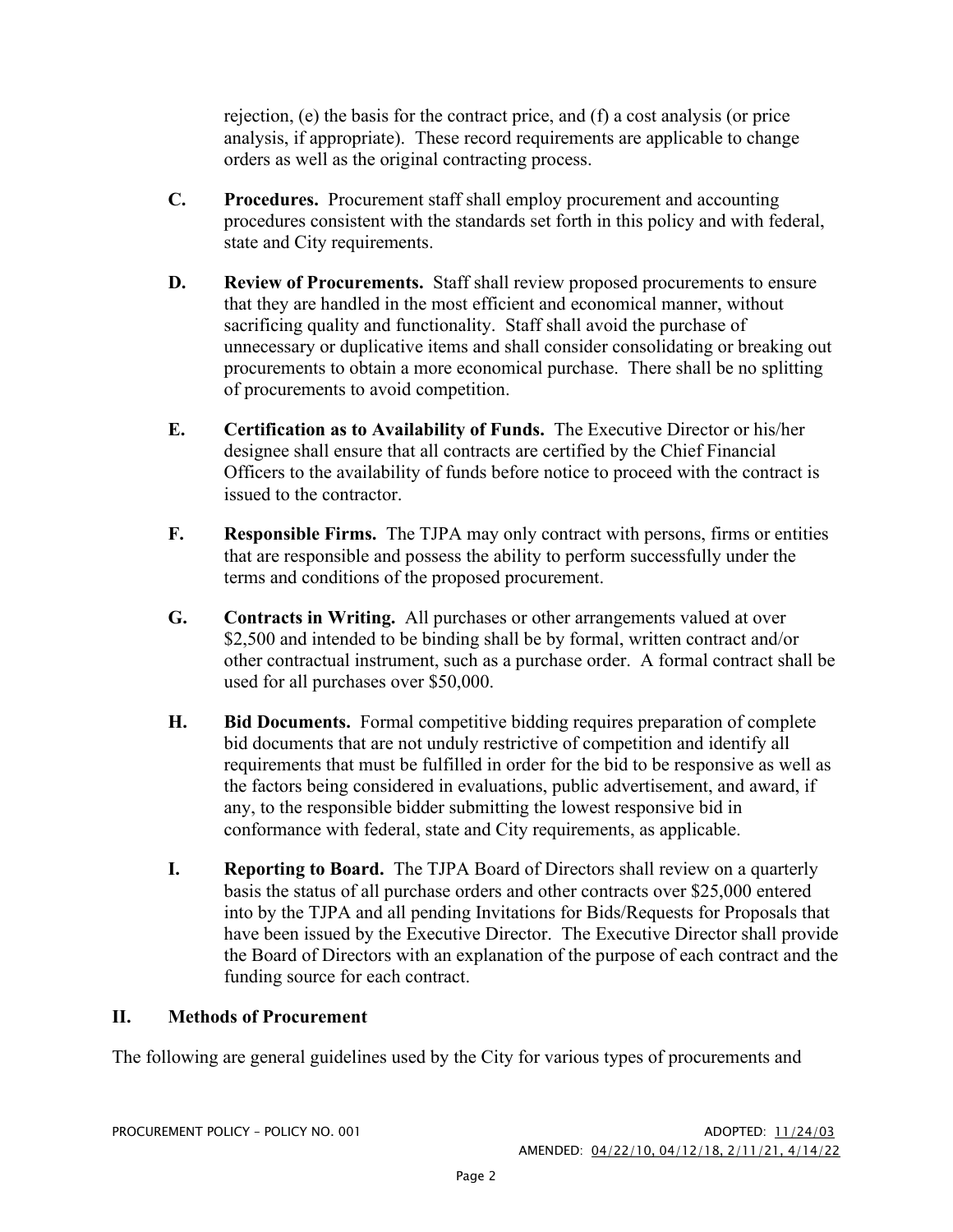shall be used by the TJPA irrespective of the funding source for the procurement. If the procurement is eligible to be funded with federal funds, the TJPA will comply with all applicable federal contracting requirements.

| <b>Type of Procurement</b>          | <b>Micropurchase</b><br>(must obtain at<br>least one informal<br>quote) | <b>Small Purchase</b><br>(must obtain at least<br>three quotes or<br>proposals) | <b>Large Purchase</b><br>(must publish<br>IFB or RFP) |
|-------------------------------------|-------------------------------------------------------------------------|---------------------------------------------------------------------------------|-------------------------------------------------------|
| Materials, Supplies, Equipment      | Up to \$10,000                                                          | $> $10,000 -$<br>\$110,000                                                      | > \$110.000                                           |
| <b>General Services</b>             | Up to \$10,000                                                          | $>$ 10,000 - \$110,000                                                          | > \$110.000                                           |
| Consultant/Professional Services    | Up to \$10,000                                                          | $> 10,000 - $110,000$                                                           | > \$110.000                                           |
| Architecture & Engineering Services | Up to \$10,000                                                          | $>$ \$10.000 -<br>\$110,000                                                     | > \$110,000                                           |
| <b>Construction Services</b>        | Up to \$2,000                                                           | $>$ \$2,000 - \$150,000                                                         | $>$ \$150,000                                         |

## **A. Procurement of Materials, Supplies**, **Equipment**

- 1. **Micropurchases** -- up to and including \$10,000:
	- a. Must obtain at least one informal quote; must document that the price is fair and reasonable.
	- b. Unless there is only one source for the item, do not purchase from just one vendor; attempt to obtain equitable distribution among qualified suppliers.
	- c. May be approved by the Executive Director or his or her designee if included in the TJPA Budget adopted by the Board of Directors.
	- d. Any modifications to a micropurchase that would exceed the \$10,000 threshold shall be treated as a new procurement.
- 2. **Small Purchases** -- over \$10,000 up to and including \$110,000:
	- a. Must solicit written quotes from a minimum of three vendors, if available. Must document that the price is fair and reasonable, and award shall be to the lowest responsive and responsible bidder.
	- b. May be approved by the Executive Director or his or her designee if included in the TJPA Budget adopted by the Board of Directors.
	- c. Modifications may be approved by the Executive Director or his or her designee and may not cumulatively increase the contract over \$110,000.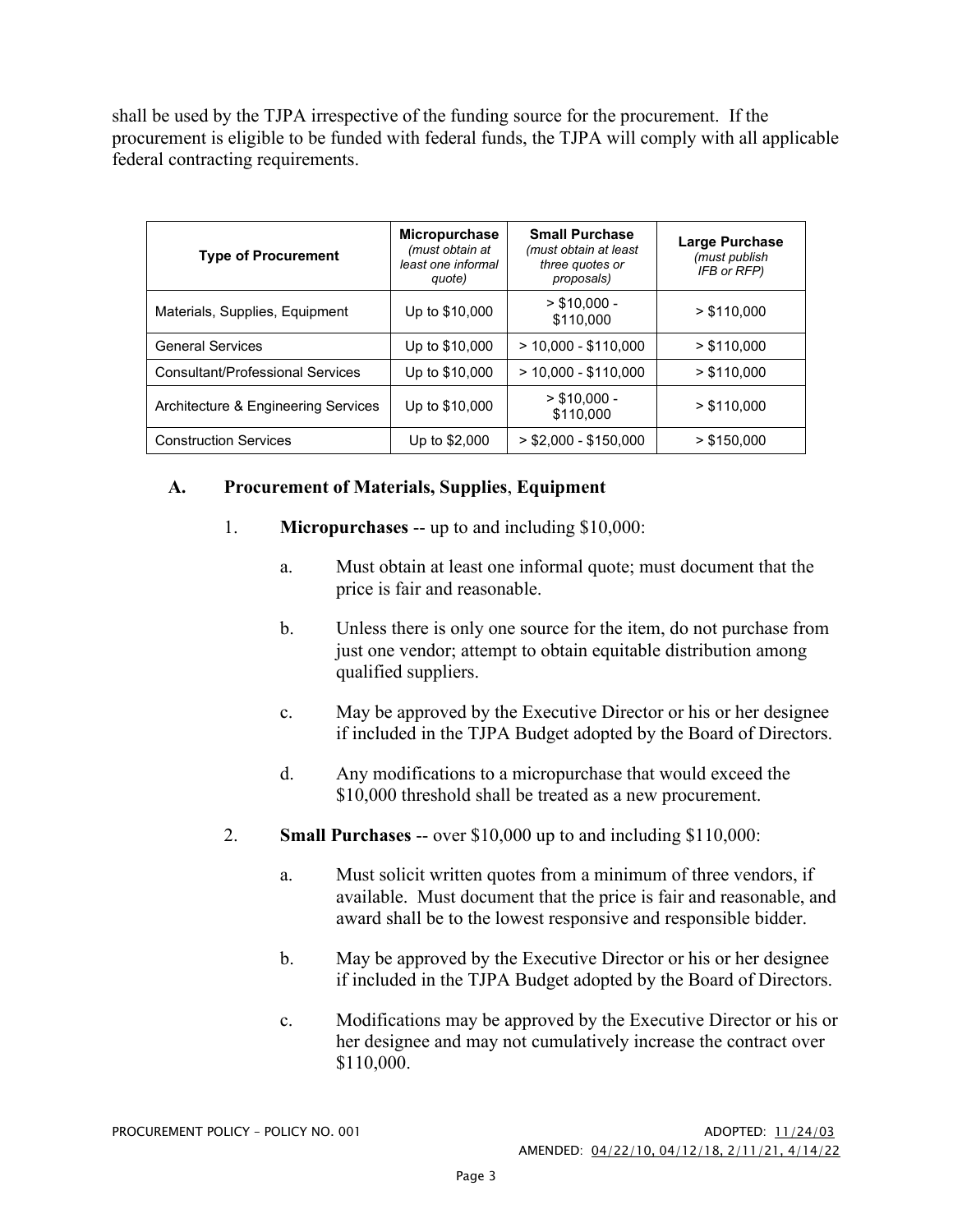#### 3. **Large Purchases --** over \$110,000:

- a. Must publish notice requesting sealed bids. Award shall be to the lowest responsive and responsible bidder.
- b. Must be approved by the Board of Directors of the TJPA.
- c. Any modification cumulatively increasing or decreasing the contract amount in excess of 10 percent of the contract amount last approved by the Board of Directors shall require Board approval. Any other modifications may be approved by the Executive Director or his or her designee.

## **B. Procurement of General Services[1](#page-3-0):**

- 1. **Micropurchases** -- up to and including \$10,000:
	- a. Must obtain at least one informal proposal from a qualified vendor; must document that the price is fair and reasonable.
	- b. Unless there is only one source for the service, do not purchase from just one vendor; attempt to obtain equitable distribution among qualified suppliers.
	- c. May be approved by the Executive Director or his or her designee if included in the TJPA Budget adopted by the Board of Directors.
	- d. Any modifications to a micropurchase that would exceed the \$10,000 threshold shall be treated as a new procurement.
- 2. **Small Purchases** -- over \$10,000 up to and including \$110,000:
	- a. Must solicit written quotes from a minimum of three vendors, if available. Must document that the price is fair and reasonable, and award shall be to the lowest responsive and responsible bidder.
	- b. May be approved by the Executive Director or his or her designee if included in the TJPA Budget adopted by the Board of Directors.
	- c. Modifications may be approved by the Executive Director or his or her designee and may not cumulatively increase the contract over \$110,000.

<span id="page-3-0"></span> $1$  General services do not require extended analysis, the exercise of discretion and independent judgment in their performance, or particular, advanced or specialized knowledge, expertise or training. Examples include janitorial, landscaping and pest control.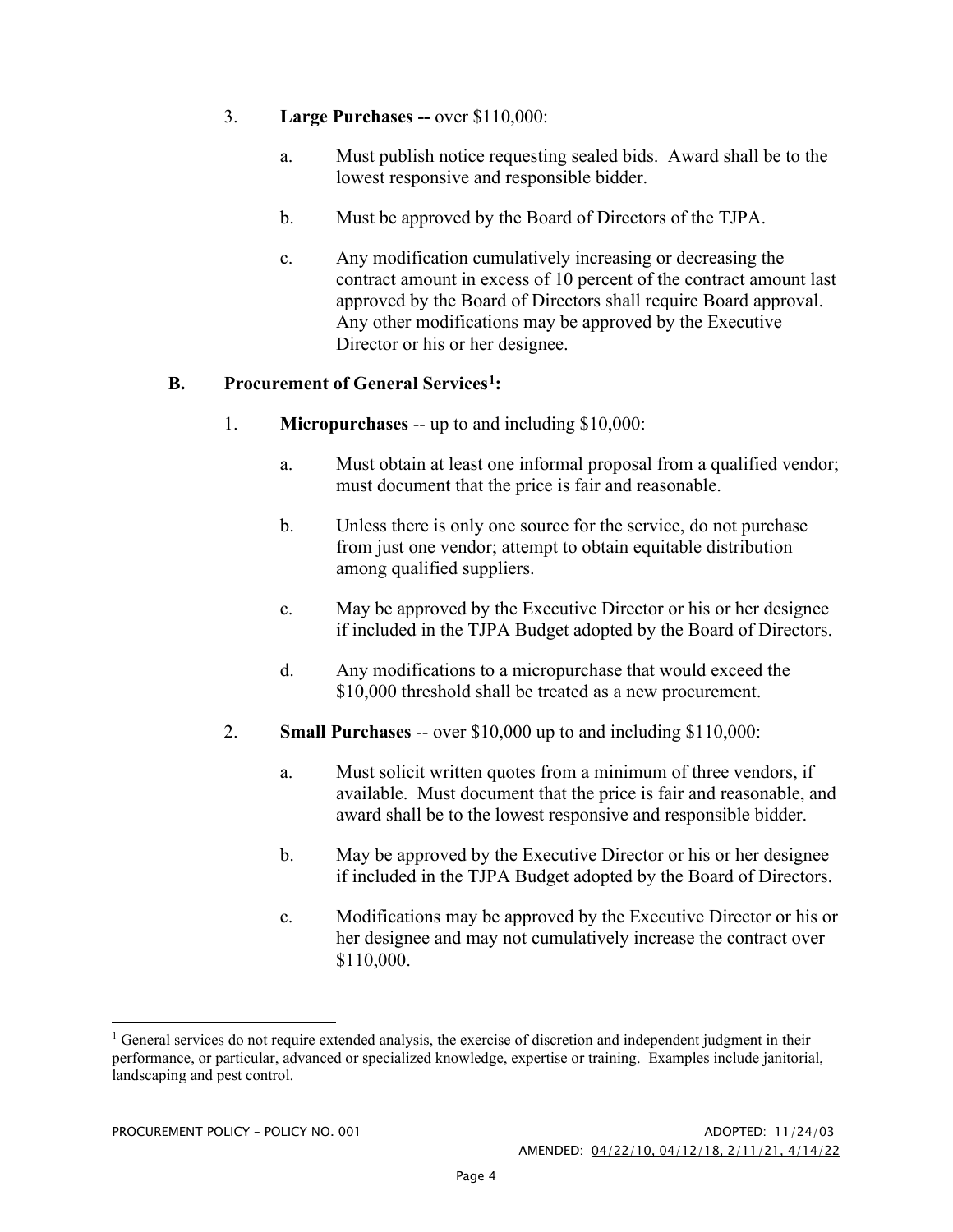## 3. **Large Purchases --** over \$110,000:

- a. Must publish notice requesting sealed bids. Award shall be to the responsible bidder submitting the lowest responsive bid.
- b. Must be approved by the Board of Directors of the TJPA.
- c. Any modification cumulatively increasing or decreasing the contract amount or duration in excess of 10 percent of the contract amount or term last approved by the Board of Directors shall require Board approval. Any other modifications may be approved by the Executive Director or his or her designee.

## **C. Procurement of Consultant/Professional Services[2:](#page-4-0)**

- 1. **Micropurchases --** up to and including \$10,000:
	- a. Must obtain at least one informal proposal from a qualified individual of firm; must document that the price is fair and reasonable.
	- b. May be approved by the Executive Director or his or her designee if included in the TJPA Budget adopted by the Board of Directors.
	- c. Any modifications to a consultant contract that would exceed the \$10,000 threshold shall be treated as a new procurement.
- 2. **Small Purchases** -- over \$10,000 up to and including \$110,000:
	- a. Must solicit written proposals from a minimum of three firms or individuals, if available, and award to the most qualified responsible consultant, with cost as a factor. Prior to award, must document that the price is fair and reasonable.
	- b. May be approved by the Executive Director or his or her designee if included in the TJPA Budget adopted by the Board of Directors.
	- c. Modifications may be approved by the Executive Director or his or her designee and may not cumulatively increase the contract over \$110,000.
- 3. **Large Purchases --** over \$110,000:

<span id="page-4-0"></span><sup>&</sup>lt;sup>2</sup> Professional services are those services which require extended analysis, the exercise of discretion and independent judgment in their performance, and/or the application of an advanced, specialized type of knowledge, expertise, or training customarily acquired either by a prolonged course of study or equivalent experience in the field. These procurement procedures do not apply in the case of architectural and engineering services; see Section D.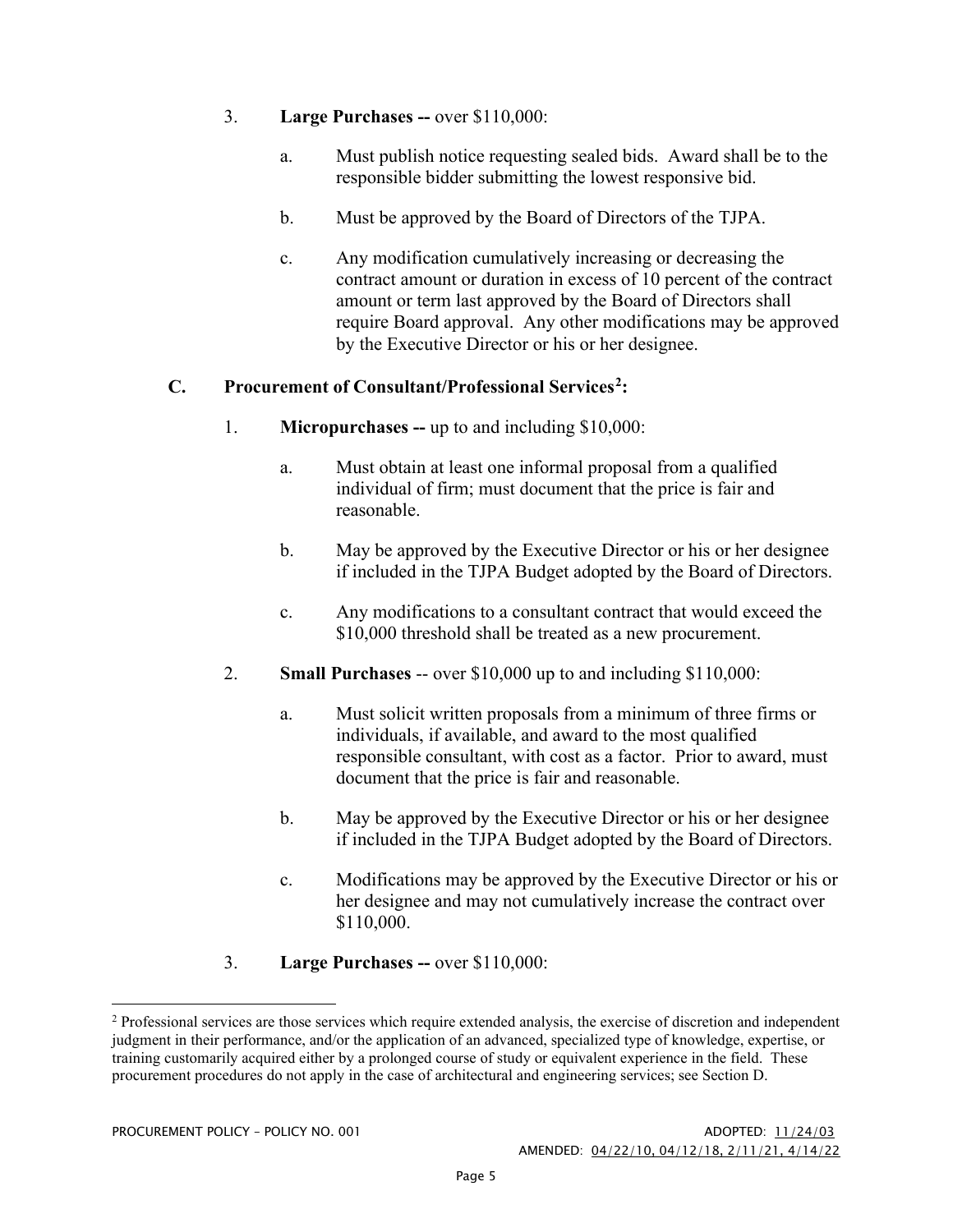- a. Must publish notice requesting written proposals, and evaluate the proposals to determine the most qualified proposer. Such requests must state the qualitative factors that will be used to evaluate the proposals, along with the weight to be accorded to each factor. For all federally funded contracts, cost shall be considered during the evaluations. Negotiations shall be held with the highest-ranking responsible proposer. If an agreement cannot be reached, staff shall conduct negotiations with the next highest-ranking proposer.
- b. Must be approved by the Board of Directors of the TJPA.
- c. Any modification cumulatively increasing or decreasing the contract amount or duration in excess of 10 percent of the contract amount or term last approved by the Board of Directors shall require Board approval. Any other modifications may be approved by the Executive Director or his or her designee.

## **D. Procurement of Architectural/Engineering (A&E) Services**

- 1. **Micropurchases --** Up to and including \$10,000:
	- a. Must obtain at least one informal proposal from a qualified individual or firm; must document that the price is fair and reasonable.
	- b. May be approved by the Executive Director or his or her designee if included in the TJPA Budget adopted by the Board of Directors.
	- c. Any modifications to a consultant contract that would exceed the \$10,000 threshold shall be treated as a new procurement.
- 2. **Small Purchases --** over \$10,000 up to and including \$110,000:
	- a. Must solicit written proposals from a minimum of three firms or individuals, if available, and negotiate with most qualified responsible offeror. Cost shall not be a factor when evaluating an A&E individual or firm, but prior to award it must be documented that the price is fair and reasonable.
	- b. May be approved by the Executive Director or his or her designee if included in the TJPA Budget adopted by the Board of Directors.
	- c. Modifications may be approved by the Executive Director or his or her designee and may not cumulatively increase the contract over \$110,000.
- 3. **Large Purchases --** over \$110,000: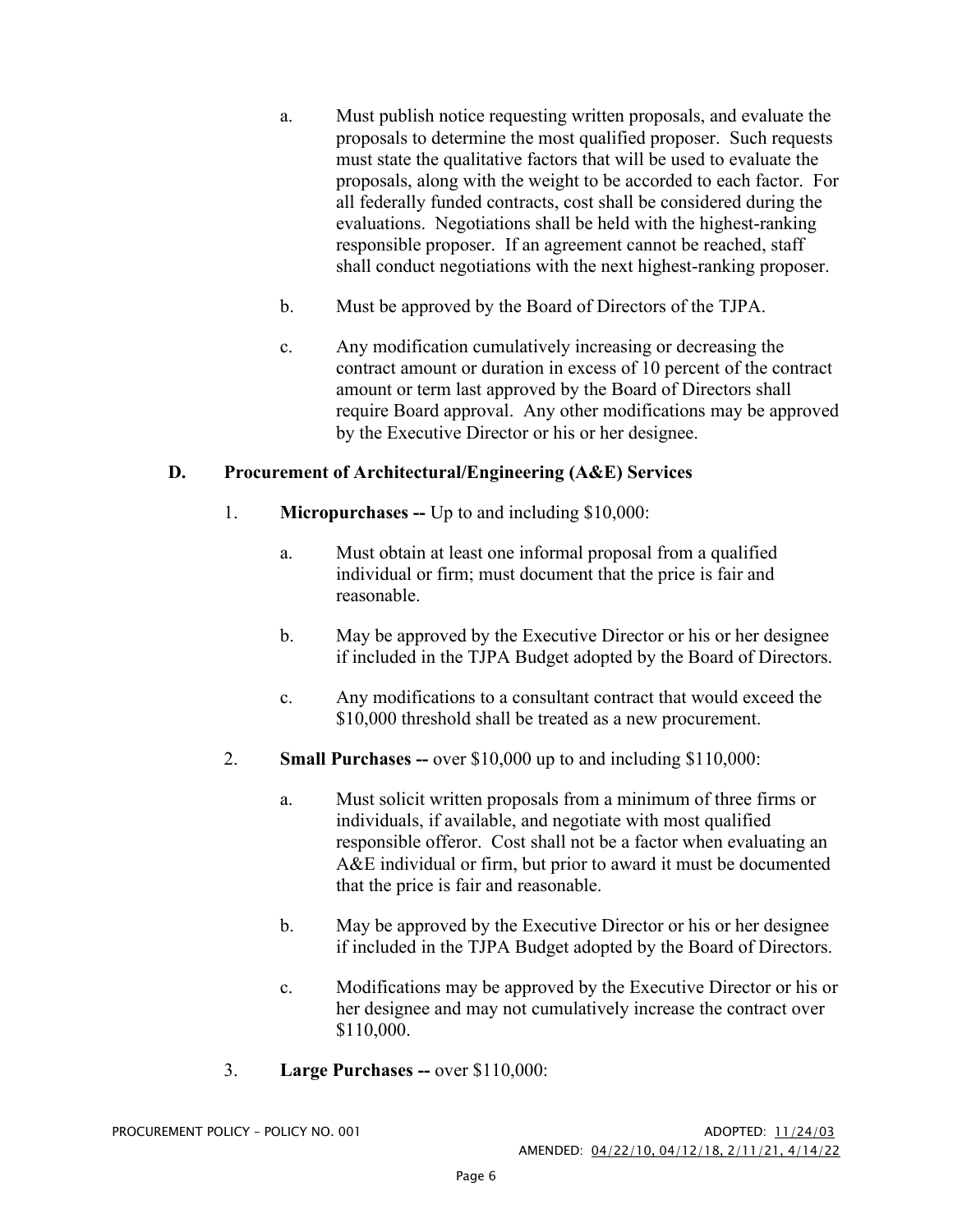The following approval procedures are based on Chapter 6 of the City's Administrative Code. Matters not covered in this Policy shall be handled as provided in Chapter 6.

- a. Must publish notice requesting a written qualification statement and written proposals. TJPA shall evaluate the proposals to determine the most qualified proposer. Such requests must state the qualitative factors that will be used to evaluate the proposals, along with the weight to be accorded to each factor. Cost shall not be a factor when evaluating an A&E firm. Negotiations shall be held with the highest-ranking proposer. If an agreement cannot be reached, staff shall conduct negotiations with the next highestranking proposer.
- b. The Board of Directors must approve the award of the contract.
- c. Any modification cumulatively increasing or decreasing the contract amount or duration in excess of 10 percent of the contract amount or term last approved by the Board of Directors shall require Board approval. Any other modifications may be approved by the Executive Director or his or her designee.

#### **E. Procurement of Construction Services**

The following approval procedures are based on Chapter 6 of the City's Administrative Code and federal Uniform Guidance. Matters not covered in this Policy shall be handled as provided in the Administrative Code and Uniform Guidance.

- 1. **Micropurchases --** Up to and including \$2,000:
	- a. Must obtain at least one informal quote from a qualified individual or firm; must document that the price is fair and reasonable.
	- b. May be approved by the Executive Director or his or her designee if included in the TJPA Budget adopted by the Board of Directors.
	- c. Any modifications to a construction contract that would exceed the applicable threshold shall be treated as a new procurement.
- 2. **Small Purchases**  over \$2,000 up to and including \$150,000:
	- a. Must solicit written quotes from a minimum of three responsible and qualified contractors, if available. The Executive Director shall make every effort to solicit quotes from qualified DBEs and SBEs. Must document that the price is fair and reasonable, and award shall be to the lowest responsive and responsible bidder.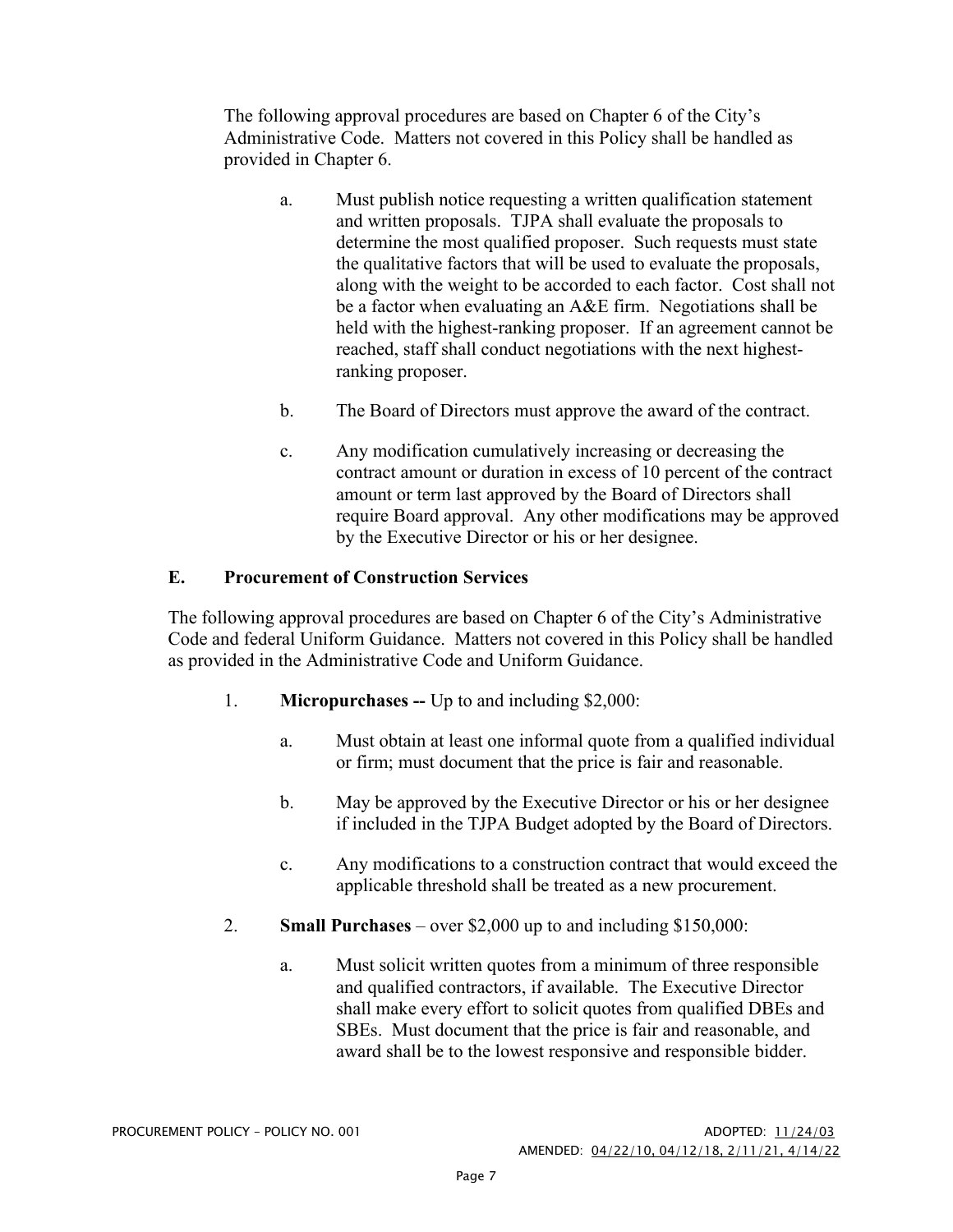- b. May be approved by the Executive Director or his or her designee if included in the TJPA Budget adopted by the Board of Directors.
- c. Modifications may be approved by the Executive Director or his or her designee and may not cumulatively increase the contract over \$150,000.

#### 3. **Large Purchases** - over \$150,000:

- a. Must publish notice requesting sealed bids. Notice shall include date for public bid opening. Award, if made, shall be to responsible bidder submitting the lowest responsive bid.
- b. Must be approved by the Board of Directors of the TJPA.
- c. Any modification cumulatively increasing or decreasing the contract amount or duration in excess of 10 percent of the contract amount or term last approved by the Board of Directors shall require Board approval. Any other modifications may be approved by the Executive Director or his or her designee.

#### **F. Procurement by Noncompetitive Proposals (Sole Source)**

- 1. Notwithstanding the provisions of the preceding sections, the TJPA is not required to engage in a competitive process when procuring materials, supplies, equipment, general services, consultant/professional services, or architectural/engineering services for which competitive solicitation would be infeasible, as determined by the Executive Director based on the criteria set forth in Section II(F)(2).
- 2. Noncompetitive or sole source procurement may be used only where the award of a contract is infeasible under competitive procedures and at least one of the following circumstances applies:
	- a. The item is available only from a single source;
	- b. There exists a public exigency or emergency which will not permit the delay accompanying competitive solicitation;
	- c. After solicitation of a number of sources, competition is determined inadequate; or
	- d. The procurement is federally funded and sole source procurement is authorized by the FTA.
- 3. The Executive Director shall perform a cost analysis to determine that the contract amount of the sole source is fair and reasonable.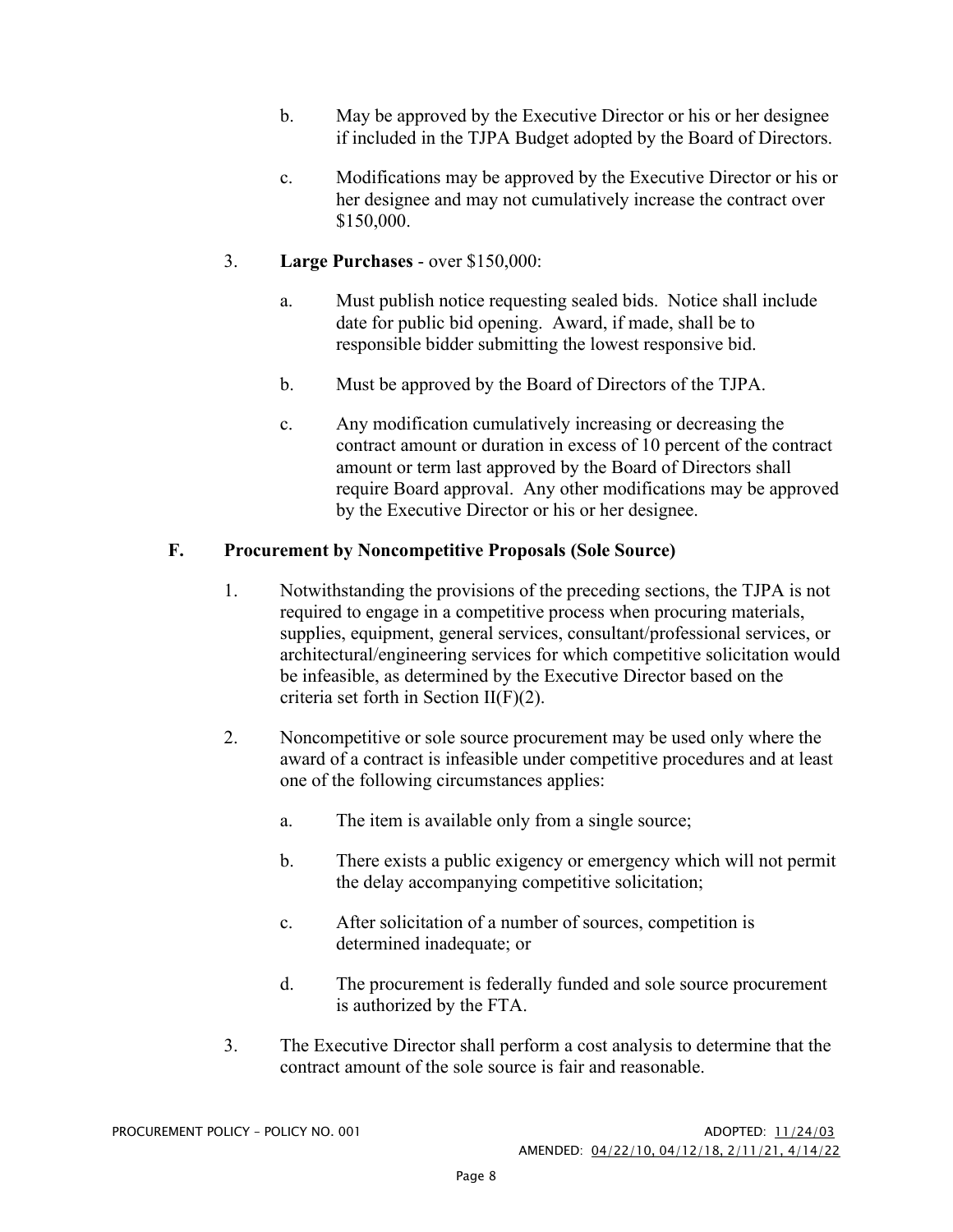## **G. Cooperative Purchasing**

Intergovernmental purchasing is authorized under this policy. The TJPA may participate in, sponsor, conduct, or administer a cooperative procurement agreement with other public bodies for the procurement of any supplies or services to increase efficiency and/or reduce expenses. Cooperative purchasing may include, but is not limited to, the practice referred to as 'piggybacking' as well as use of purchasing schedules established by other entities, including the federal General Services Administration, the State of California, and the City. All cooperative purchasing conducted under this policy shall be through contracts that were originally awarded through full and open competition.

## **III. Contract Forms for Procurements**

The Executive Director, or his or her designee, with the assistance of legal counsel, is authorized to develop appropriate contract forms consistent with this policy.

## **IV. Standards of Conduct for Procurements**

## **A. Conflict of Interest**

The TJPA has adopted a Conflict of Interest Code, under which certain designated positions are required to disclose economic interests and are prohibited from participating in decisions that may have an effect on their financial interests. The terms and requirements of the Conflict of Interest Code are incorporated into this Policy by reference. The City has also adopted a Conflict of Interest Code, which is part of its Campaign and Governmental Conduct Code. All City employees involved in procurement activities for the TJPA shall be subject to the disclosure requirements of the City's Conflict of Interest Code.

Further, no employee, officer, agent or Board member of the TJPA or its member agencies shall participate in the selection, award, or administration of a contract for the TJPA if a conflict of interest, real or apparent, would be involved. Such a conflict arises when any of the following has a financial or other interest in the firm selected for award: (1) the employee, officer, agent, or Board member; (2) any member of his/her immediate family; (3) his or her business partner or associate; or (4) an organization that employs, or is about to employ, any of the above. The determination of whether such an interest exists will be governed by California law, including California's Political Reform Act (Government Code Section 87100, et seq.), Sections 1090, et seq. of the California Government Code; and Section §15.103 and Appendix C, Section 8.105 of City's Charter, as may be amended from time to time.

## **B. Gift Restrictions**

No officer, employee, agent or Board member of the TJPA shall solicit or accept gifts, gratuities, favors or anything of monetary value from TJPA contractors, potential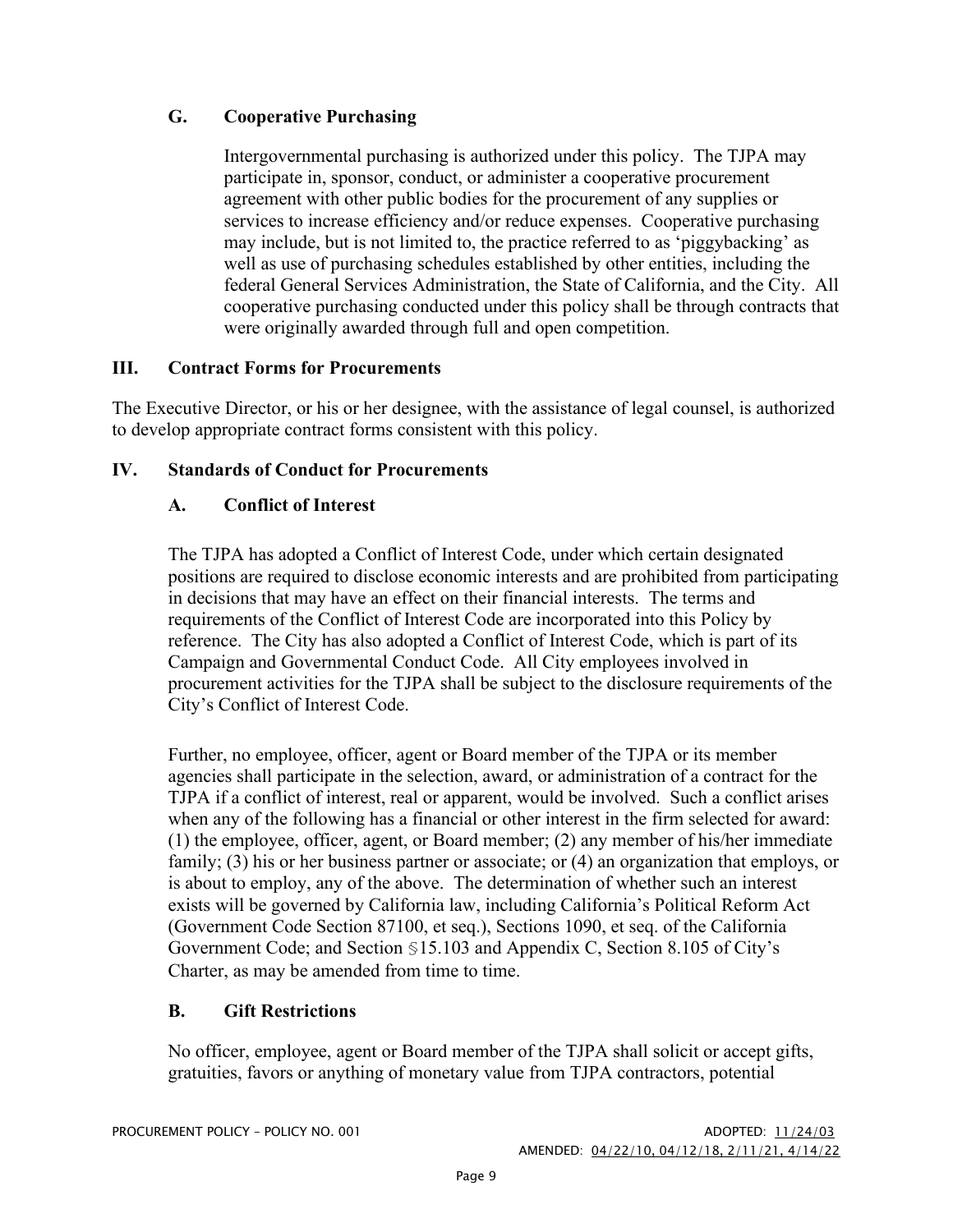contractors or parties to subagreements, except any gift that is not subject to the disclosure requirements of California's Political Reform Act, as may be amended from time to time.

## **C. Collusion in Contracting**

There shall be no collusion between any potential respondent and/or any party or parties to whom a contract has been awarded with any member of the TJPA Board of Directors, TJPA staff, other consultants already engaged by the TJPA, members of a selection committee, or any other party or parties in the submission of any offer or for the purpose of preventing an offer from being made in a TJPA procurement. There shall be no preferential treatment given by any member of the TJPA Board of Directors, TJPA staff, other consultants already engaged by the TJPA, members of a selection committee, or any other party or parties, or knowingly received by any party or parties in a TJPA procurement.

## **D. Communications Prohibition**

Beginning on the date a procurement formally begins (e.g., an RFP is issued and made available to prospective respondents), there shall be no communications concerning the procurement between members of the TJPA Board of Directors, TJPA staff, other consultants already engaged by the TJPA, or members of the selection committee, and prospective respondents and their employees or agents, except as expressly authorized in the procurement documents. This restriction will end when the TJPA has provided respondents in the procurement notification of the TJPA staff's recommended contract award to the TJPA Board of Directors.

## **E. Violations of Standards of Conduct**

Violations of these standards of conduct may result in immediate determination that a respondent is an irresponsible contractor and disqualified from participating in procurements; determination that an awarded contract is null and void; and/or imposition of penalties, sanctions, or other disciplinary actions provided by federal, state, and local law.

## **F. Organizational Conflicts of Interest**

The TJPA shall not select contractors (1) who, because of other activities, relationships, or contracts, are unable, or potentially unable, to render impartial assistance or advice to the TJPA; (2) whose objectivity in performing contract work may be impaired; or (3) who have an unfair competitive advantage.

## **V. DBE/SBE Program**

With respect to federally eligible third party contracts, the TJPA implements a Disadvantaged Business Enterprise (DBE) Program (Board Policy No. 010), and as such, commits to the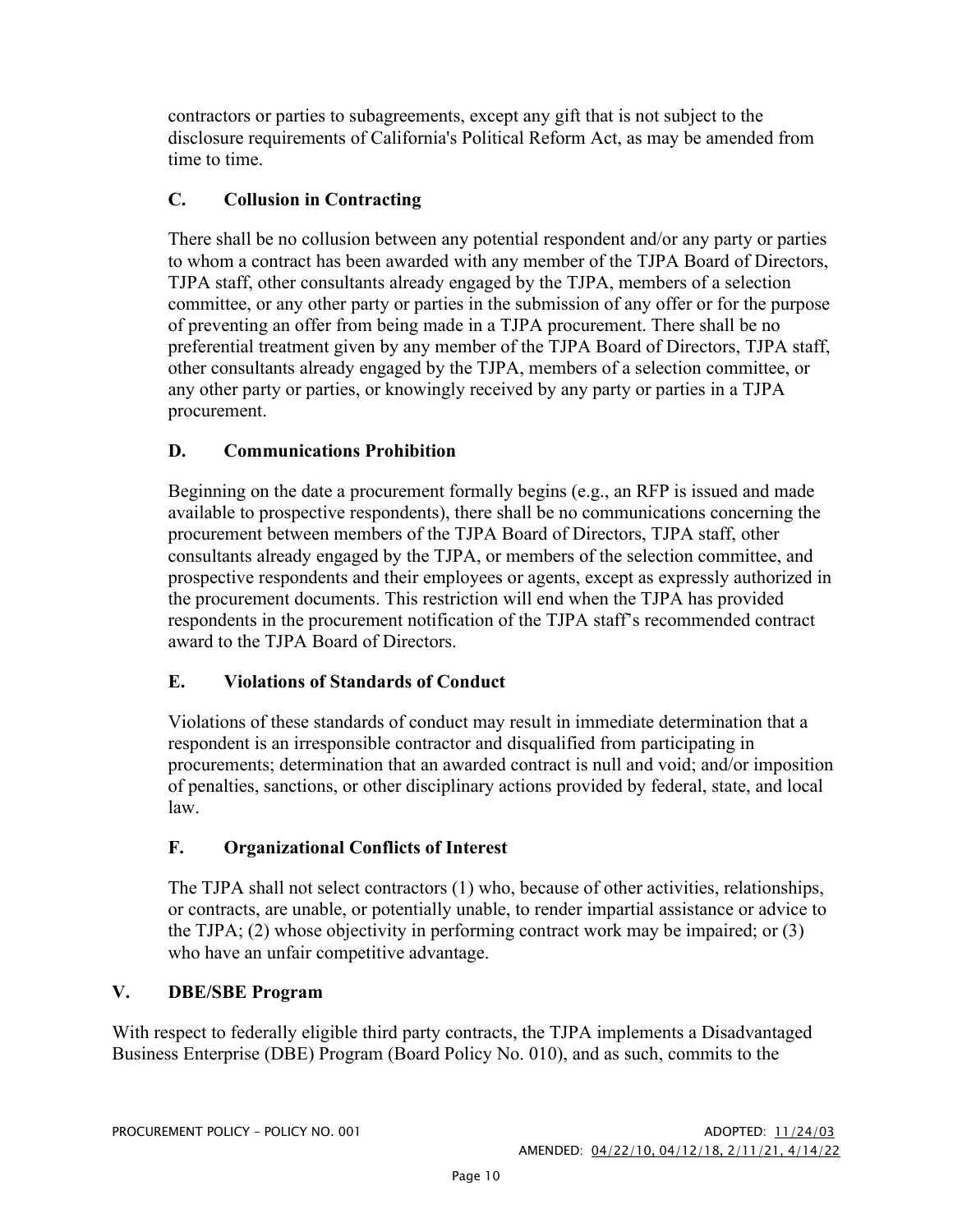participation of DBEs in TJPA contracting opportunities in accordance with 49 CFR Part 26, as may be amended from time to time. TJPA supplements its DBE Program with a Small Business Enterprise (SBE) Program (Board Policy No. 015). It is the intention of the TJPA to create a level playing field on which DBEs and SBEs can compete fairly for contracts and subcontracts relating to the TJPA's construction, professional services and procurement activities.

## **VI. Nondiscrimination**

It is the policy of the TJPA to ensure nondiscrimination in the award and administration of any contract on the basis of the fact or perception of a person's race, color, creed, religion, national origin, ancestry, age, sex, sexual orientation, gender identity, domestic partner status, marital status, disability, weight, height, or Acquired Immune Deficiency Syndrome or Human Immunodeficiency Virus (AIDS/HIV) status.

## **VII. Geographic Restrictions in Procurements**

TJPA shall not specify in-state or local geographical preferences in its procurement activities.

## **VIII. Disposal of Surplus Property and Equipment**

The purpose of this section is to describe the TJPA's procedures for disposal of Surplus Property and Equipment.

"Surplus Property and Equipment" is defined as any furniture, equipment, materials, or supplies owned by the TJPA that the Executive Director determines is no longer needed or used by the TJPA (as a result of age, obsolescence, damage, change in procedures, because more costly to maintain than replace, or otherwise).

The Executive Director (or their designee) is delegated and shall have the authority to sell Surplus Property and Equipment as follows, based on the Executive Director's reasonable estimate of the market value of the Surplus Property and Equipment at the time of disposal:

- (1) Less than two thousand five hundred dollars (\$2,500): by any method the Executive Director deems reasonable and appropriate consistent with this section.
- (2) Greater than two thousand five hundred dollars (\$2,500): by online government auction service, public notice and written bid, or reputable public auction service.

Any proceeds from the sale of any Surplus Property and Equipment will be applied consistent with any grant requirements imposed as a condition of funding for the purchase of the item, and accounted for in accordance with TJPA Board Capitalization Policy for Capital Assets (as applicable) and Generally Accepted Accounting Principles.

If the TJPA is unable to sell Surplus Property and Equipment using the procedures above, or if the cost of identifying a buyer exceeds the estimated sale price of the item, the item may be donated to another governmental organization or tax exempt organization, recycled, or discarded.